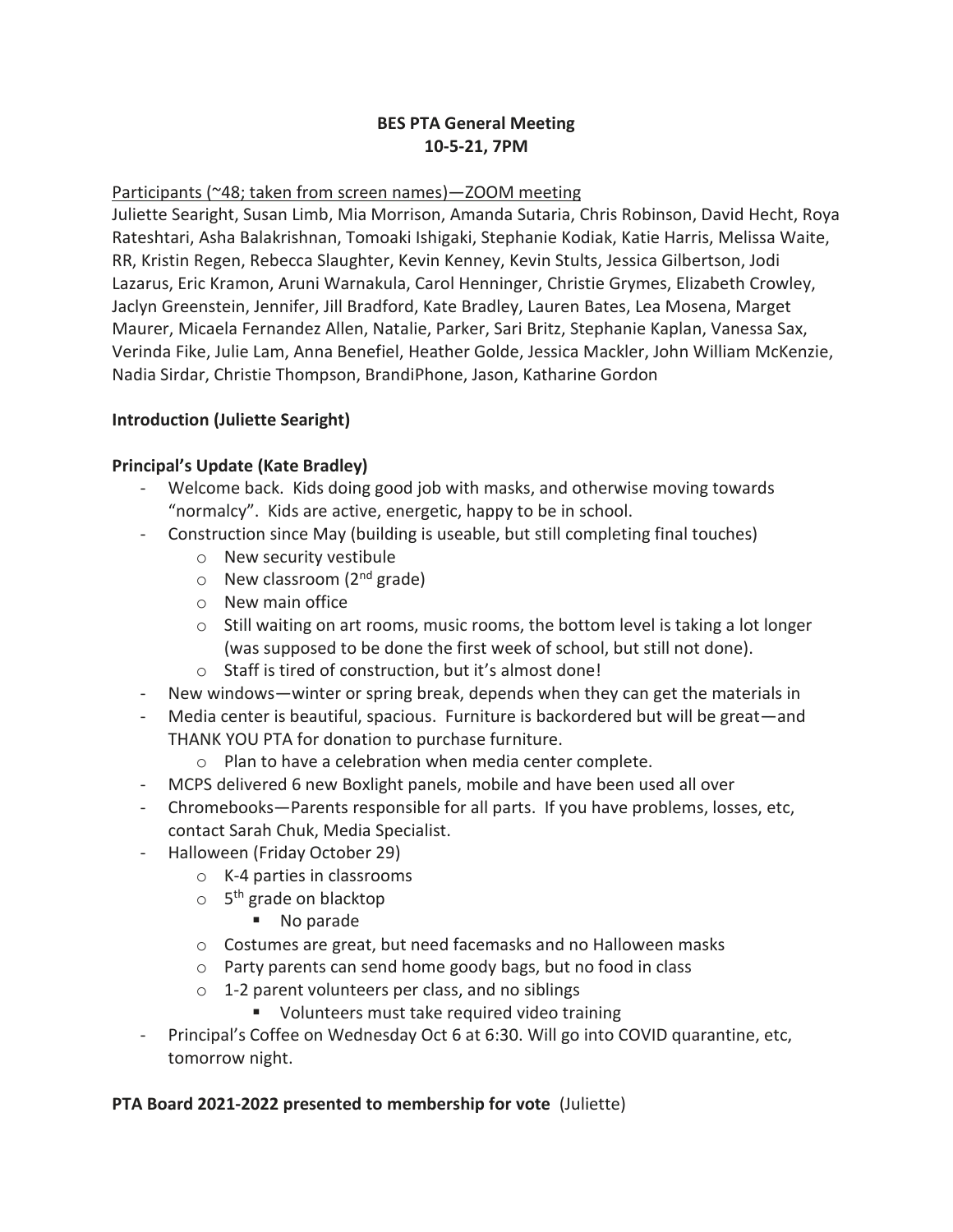*Some changes made over summer* President: Juliette Searight Evans President-Elect: Hie Jung Limb (Susan) Treasurer: Kevin Stults Secretary: Katharine Hope Gordon VP of Fundraising: vacant VPs of Education: Lauren Bates and Jodi Lazarus VP of Diversity and Inclusion: Beth Crowley VPs of Communication and Membership: Amanda Sutaria and Jessica Mackler VP of In School Activities: Asha Balakrishnan and Erika Satlof VP of Before and After School Activities: Verinda Fike (nominated not confirmed) VP of Social Activities: Heather Golde VP of Community Service: Mia Morrison MCCPTA Delegates: Melissa Waite and David Hecht Assistant Treasurer: Girish Tumpabura Cluster Reps: Laurie Blunt and Kevin Kenney Special Education Reps: Vanessa Sax and Marget Maurer GT Liason: Laura Beers NAACP Rep: vacant

- Katharine Gordon moved to approve, Vanessa Sax seconded.
- *36 votes for. Board slate for 2021-2022 approved.*

#### NOTE: Open Roles=Fundraising and NAACP Rep

- Plea for someone to step forward for these positions
- (From chat: Anna Benefiel is interested but would like to talk to previous Chair)

## **2021-2022 Budget presented for vote** (Kevin Stults)

- Net change is -\$49,370.00 projected, but that is with \$47,000 worth of grants from PTA
- Unclear what is going to be able to happen this year with Fundraising…
- Marget Maurer moved to accept, Susan Limb seconded the motion.
- *37 votes for, and 2 abstaining. Budget for 2021-2022 approved.*

#### **MCCPTA COVID update** (Juliette)

- MCCPTA lobbying to improve quarantine protocols, and encourage parents to sign up for randomized testing
- JS forwarded Takoma Park ES flow chart for COVID protocols in the Zoom chat
- BES is "cohort 3" for randomized testing. MCPS is currently testing in "cohort 2", unclear when they will move to "cohort 3"

#### **Diversity, Equity, Inclusion Committee Introduction** (Beth Crowley)

- Introduction meeting call next Tuesday around 7
- Old google group has been revived
- Email Beth at [elizabethcrowleymckinnon@gmail.com](mailto:elizabethcrowleymckinnon@gmail.com) if interested